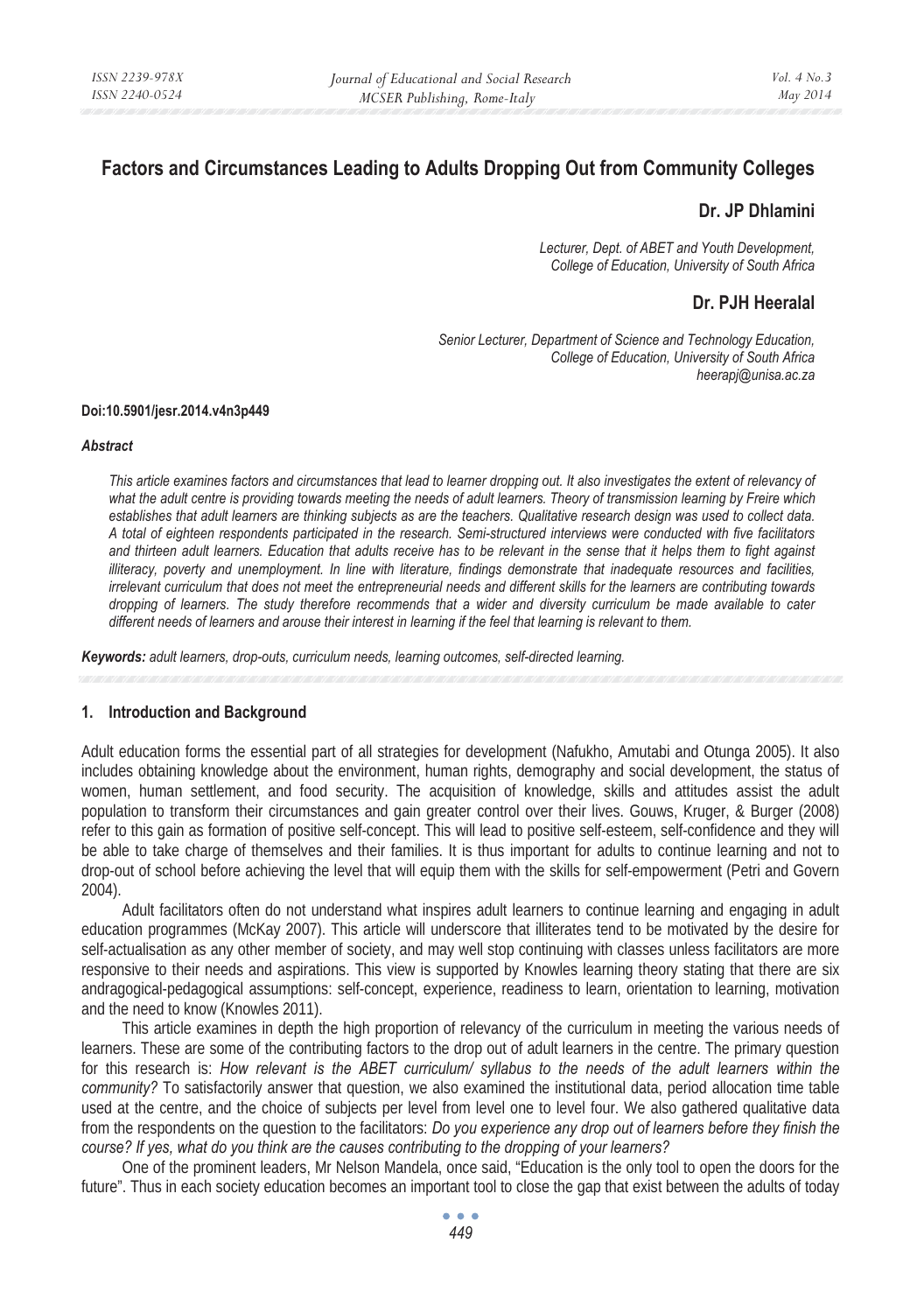| ISSN 2239-978X | Journal of Educational and Social Research | Vol. $4$ No. $3$ |
|----------------|--------------------------------------------|------------------|
| ISSN 2240-0524 | MCSER Publishing, Rome-Italy               | May 2014         |

who did not have the opportunity to be educated, and the today's generation that enjoys compulsory education. It is also important in that it liberates the mind from the slavery of ignorance.

McKay (2007) supports the above statement, when stating that the lack of compulsory education, and the fact that schools were sites of struggle for liberation, meant that many children did not attend or had disrupted attendance between 1976 and 1994, leaving many without education, thus contributing to the massive need for ABET within the country. According to the Department of Education (1997a) ABET supplies the foundation knowledge, skills, understanding and abilities that are required for improved social and economic life. It also provides understanding that gives people a basis from which they can progress along a chosen career and path in life. However, if adults are not determined to continue learning and on the other hand are not motivated to learn they might not achieve their desired goals.

### **2. Literature Review**

Adult learners participate in learning as a result of their own volition, because learning is voluntary, especially with adults. However, they must realise the benefit of their participation or they will drop out from learning. In the transactional process, uniqueness of adult learners is essential if a meaningful educational encounter is realised (Brookfield 2001). Knowles (1998), Merriam and Brocket (1997) refer to adult learning as andragogy which is different from the learning of young children at school. Andragogy is referred to as a theory of adult learning and an art and science of helping adults to learn. It is based on humanistic values of placing the individual at the heart of learning transaction, of believing in the goodness of human nature and potential for growth and fulfilment and valuing autonomy and self-direction. In contrast to andragogy O'Connor (2002) explains pedagogics as the art and science of educating children and is often used as a synonym for teaching.

Paulo Freire advocate theoretical basis of adult learning. He refers to a theory of value and theory of knowledge. As adult learners have different needs, they require knowledge that is worth learning in order to help them achieve their desired goals. For adult learning to be successful, it must meet the needs which incorporate ideas on the needs of the individual, institutions and the society it serves. The following table shows levels of literacy for adults which gives an indication on the importance of ABET in changing the lives of the adults at Ekurhuleni.

### *2.1 Adult learners and their various needs*

Adult learners are practical in their approach to learning. They want to know how learning can help them right now. They are not interested in something that may be of value in 10 years-time. Sometimes, through counselling, adults can be persuaded to learn something for the future, but they will learn better when they can expect immediate benefits. As Freire (1998) states that adults derive meaning from everything they learn. This means that adults want to learn something from each course of training for something which will encourage them to continue learning. It is important that adults leave a learning situation with the feeling that they have gained something useful for their life experience.

Knowles et al (1998:105) advocates that the purpose of facilitating adult learning is the notion that it is not sufficient for adult education programmes to satisfy the identified learning needs of the individuals, organisations and society. Rather they should seek to help adult learners transform their very way of thinking about themselves and their world. Brookfield (2001:98) refers to this as perspective transformation. He suggests that this can be achieved through the development of competence in critical reflectivity of the individual adult learner. The most significant personal learning adults undertake cannot be specified in advance in terms of objectives to be obtained or behaviours to be performed. Thus significant personal learning might be defined as that learning in which adults come to reflect on their self-image, change their self-concept, question their previously internalised norms, behavioural and moral, and reinterpret their current and past behaviour from a new perspective. Although, ABET learning programmes are provided at Ekurhuleni, adult learners are not motivated to participate in those programmes so that they could reflect on their self-images and change their self-concepts.

The significant personal learning entails fundamental change in learners and leads them to redefine and reinterpret their personal, social and occupational worlds (Rogers 2009). He further states that the way in which people deal with psychological conflict is to try to flee from the situation causing it, which probably accounts in part for the dropping of learners from adult education. In the process, adults may come to explore effective cognitive and psychomotor domains that they previously had not perceived as relevant to themselves. It is thus imperative for the ABET facilitators to prompt their learners to consider alternative perspectives on their personal, political, work and social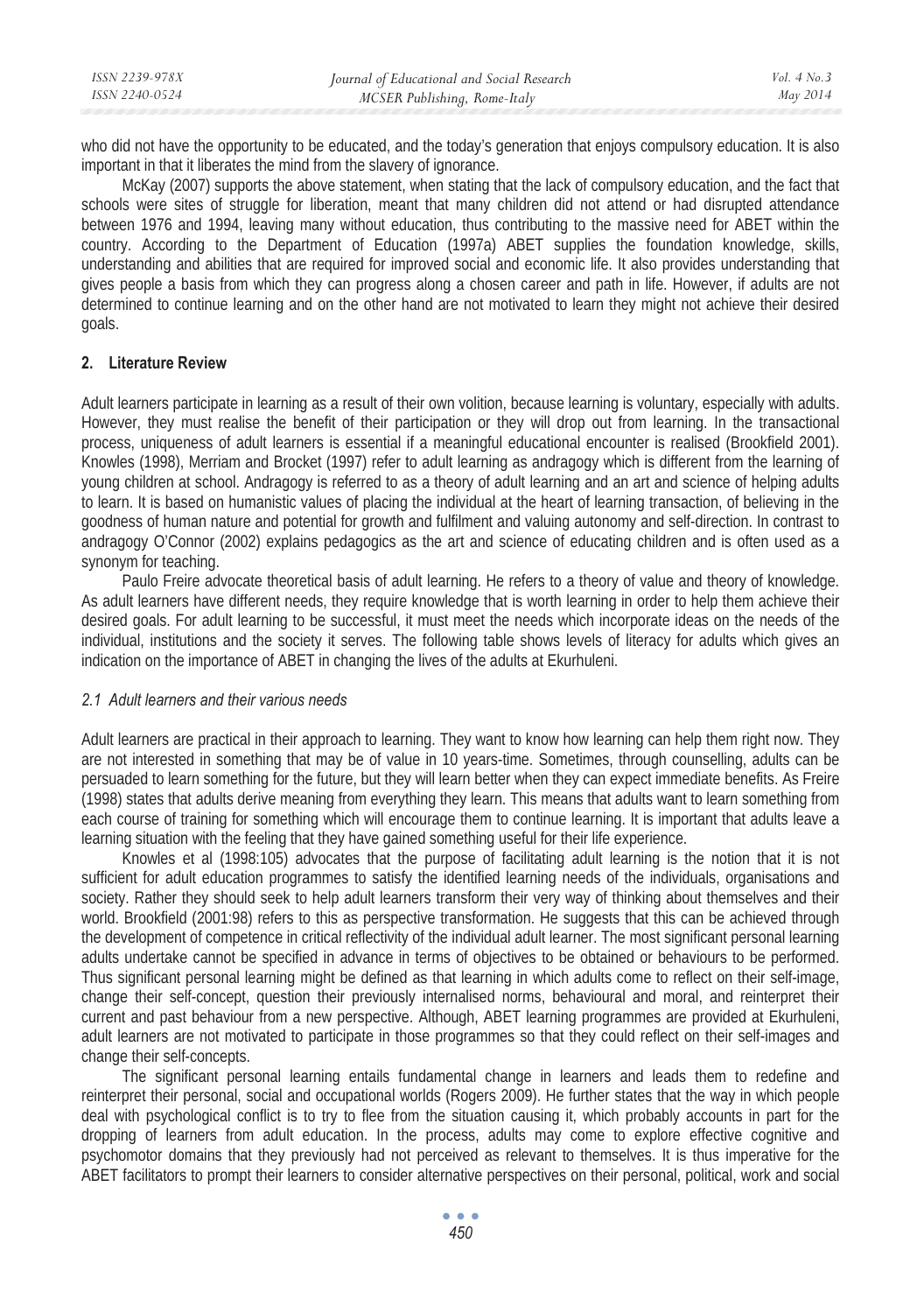| ISSN 2239-978X | Journal of Educational and Social Research | Vol. $4$ No. $3$ |
|----------------|--------------------------------------------|------------------|
| ISSN 2240-0524 | MCSER Publishing, Rome-Italy               | May 2014         |

lives. Hence effective facilitation is the most important aspect of this study to ensure that learners are motivated to participate in learning programmes that are provided at Ekurhuleni.

In addition adult learners become impatient with too much theory or background. They respond best if they are taught simply and directly what they want to learn and what will make a difference to their daily lives. Johnston (2003) characterises liberal adult education as providing individuals with knowledge which they are free to use as they wish, individually or collectively. Liberal adult education sees itself as neutral and embracing learning for its own sake, for citizenship or for other reasons. It is thus important that adult education provides liberal thinking in the minds of the adult learners so that they can be able to change their lives self-image. The most effective facilitator is the one who can encourage adults to consider rationally and carefully perspectives and interpretations of the world that diverge from those that they already hold, without making these adults feel they are being threatened.

### *2.2 Enrolment of adults at adult education centres*

This article focuses on the reflections of drop-out of adult learners from the adult learning centres. Knowles, Holton, & Swanson (2005) indicate that it is important to prepare learners for the new knowledge they will receive. They also need to be motivated to participate in learning by making the content meaningful and connected to the learner's needs. Paulo Freire emphasises that human learns through his/her own transforming action in the world. It is the learner who constructs his own categories of thought, organises his life and transforms the world. It is thus important for the facilitator to understand the world of the learner, which will enable him to have better understanding and know what learners will like.

The following table reflects the statistics of the enrolment as well as dropout rate in 2010 of ABET learners. The table shows the performance of AET which as mentioned above as this is important in advancing the lives of adults. This table reflects the key issues and challenges faced by facilitators on how to motivate adult learners so that they don't drop out but continue with adult learning programmes.

| AE Enrolment statistics in 2010 |              |       |                                 |       |         |       |         |
|---------------------------------|--------------|-------|---------------------------------|-------|---------|-------|---------|
| <b>Province</b>                 | <b>Males</b> |       | <b>Totals</b><br><b>Females</b> |       |         |       |         |
|                                 | Entries      | Wrote | Entries                         | Wrote | Entries | Wrote | % Wrote |
| <b>Western Cape</b>             | 1194         | 980   | 1181                            | 8951  | 2375    | 1875  | 78.95   |
| Limpopo                         | 3338         | 2419  | 20162                           | 14607 | 23500   | 17026 | 72.45   |
| <b>Eastern Cape</b>             | 2257         | 1611  | 9437                            | 6829  | 11694   | 8440  | 72.17   |
| Gauteng                         | 4405         | 3047  | 6838                            | 4737  | 11243   | 7784  | 69.23   |
| <b>KwaZulu Natal</b>            | 3255         | 2065  | 14458                           | 9781  | 17713   | 11846 | 66.86   |
| <b>Northern Cape</b>            | 522          | 322   | 1524                            | 1029  | 2046    | 1352  | 66.03   |
| <b>North West</b>               | 2119         | 1288  | 5499                            | 3474  | 7618    | 4762  | 62.51   |
| <b>Free State</b>               | 1420         | 821   | 3531                            | 2221  | 4951    | 3042  | 61.44   |
| Mpumalanga                      | 2816         | 1360  | 12360                           | 6377  | 15166   | 7737  | 51.02   |
| <b>National</b>                 | 21326        | 13913 | 74980                           | 49950 | 96306   | 63863 | 66.31   |

# **Adult Education Enrolment in South Africa**

The above statistics are from the Department of Education (2011) and show the enrolment of adult learners who are registered at ABET centres in various provinces in South Africa. The national statistics show that in 2010 from all nine provinces of South Africa, there was a total of 21326 males and 74980 female adult learners who registered. That gives a total of 96306 learners. Out of that number there were 13913 males and 49950 females who were able to write final assessment at the end of the year. Contrary to the registrations, 7413 males and 25030 females, that is a total of 32443 learners dropped on learning programmes in 2010. The focus of this article is on adult learners in Gauteng Province. Where there were 11243 adult learners enrolled at various adult centres. But 7784 adult learners wrote which is 69.23%. Therefore, 3459 adult learners did not write, or dropped, such numbers are converted to percentages on the bar graph below.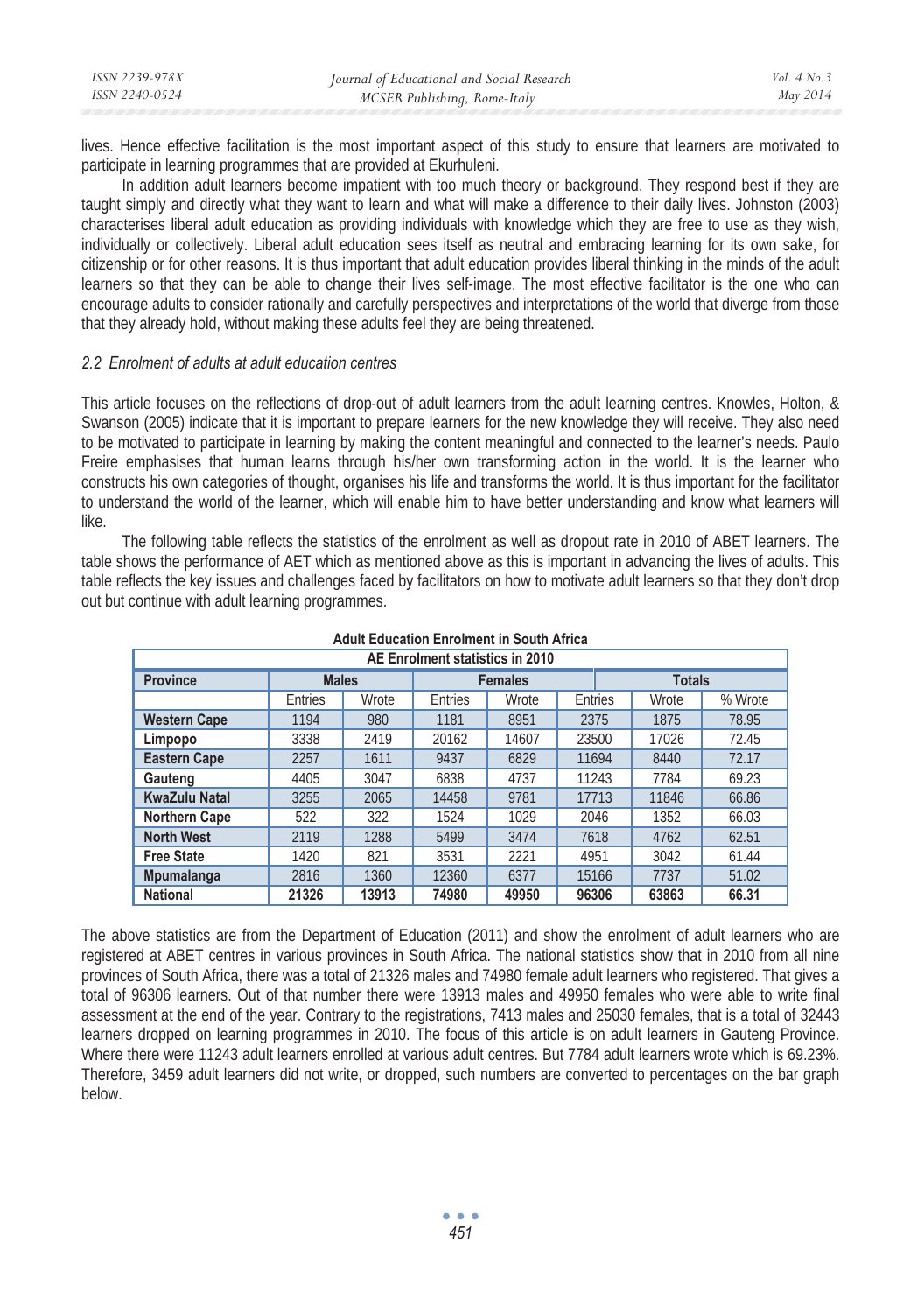These statistics are from the Department of Education (2012). The graph shows enrolment and drop-out rates in adult learning centres. This article focuses on the critical reflections of the causes of drop-out of adult learners in the learning centres and how they could be motivated so that they do not drop out at the rate reflected on the above statistics. The implementation of more effective methods might bring results in positive willingness on the part of the learners. The total number of learners who enrolled at ABET centres in Gauteng in 2010 was 11243 learners. 69.23% learners were able to write their final assessment and 30.77% dropped out before the completion of the course. One could be wondering as to what is the major reason of drop-out of adult learners.

# *2.3 The Drop-out rates in the adult centre*

Facilitators stated that at the beginning of the year a large number of adult learners come to register at the centre. Facilitator 4 said that it was due to the effective methods of recruitment used by the centre. She continued saying that sometimes they had their classes full at the beginning of the year. Learners register with the enthusiasm to learn. But as time progresses, the attendance decreases.

The following table reflects the actual enrolment statistics at the beginning of the year and the drop-out rates before learners wrote their final assessment at the adult centre (Department of Education 2010:3).

|                                                                                                                           | No Wrote                                                                                                                 | 609 | 595 | 504 | 549 | 543 |  |
|---------------------------------------------------------------------------------------------------------------------------|--------------------------------------------------------------------------------------------------------------------------|-----|-----|-----|-----|-----|--|
|                                                                                                                           | No Dropped out                                                                                                           | 383 | 211 | 395 | 257 | 243 |  |
|                                                                                                                           |                                                                                                                          |     |     |     |     |     |  |
|                                                                                                                           | The above table shows the enrolment of learners for the past five years and those who finish on the course and the       |     |     |     |     |     |  |
| number of drop-outs rates of learners who did not finish the course. In 2011, 992 learners registered at the beginning of |                                                                                                                          |     |     |     |     |     |  |
|                                                                                                                           | the year, 609 learners wrote the end of the year examination and 383 dropped out before the end of the year. There were  |     |     |     |     |     |  |
| 803 learners who registered at the beginning of the year 2010, 595 learners wrote the final examinations and 211          |                                                                                                                          |     |     |     |     |     |  |
|                                                                                                                           | learners dropped out before finishing the course. In 2009 there were 900 learners who registered at the beginning of the |     |     |     |     |     |  |
|                                                                                                                           |                                                                                                                          |     |     |     |     |     |  |

# **Table reflecting drop-out rate of learners numerical Year 2011 2010 2009 2008 2007**

**No Enrolled 1 992 803 900 806 786** 

number of drop-outs rates of learners who did not finish the course. In 2011, 992 learners registered at the beginning of the year, 609 learners wrote the end of the year examination and 383 dropped out before the end of the year. There were 803 learners who registered at the beginning of the year 2010, 595 learners wrote the final examinations and 211 learners dropped out before finishing the course. In 2009 there were 900 learners who registered at the beginning of the year, 504 learners wrote end year examinations, and 395 learners dropped out. 806 learners registered in 2008, 549 wrote their final examinations, while 257 learners could not write their exams. Lastly, there were 786 learners who registered in 2007, with 543 learners who wrote their final assessment, and 243 learners who did not write examinations as they dropped out.

This was the indication that there is a problem with the dropping of adult learners. There might be various reasons towards the prevailing situation that need an urgent attention to prevent the continuous occurrence in adult education.

The following bar graph indicates the drop-outs reflected in percentages of the learners at the ABET centre for the past five years rates. This shows a relatively high percentage of learners who do not write their final assessment, for various reasons mentioned as by the respondents.



**AET Drop-out rate** 90 80  $70$ 60 50 40 96 Wrote  $30$  $\equiv$  % Drop outs  $\overline{20}$ 10  $\overline{0}$  $KZN$ MP  $NW$ EC ES GP  $IP$ NC. **WC** NTL. **II** % Wrote  $72.17$ 61.44 69.23 66.88 72.45 51.02 62.52 66.03 78.95 66.31 #% Drop outs 27.83 38.56 30.77 33.12 27.55 48.98 37.48 33.97 21.05 33.69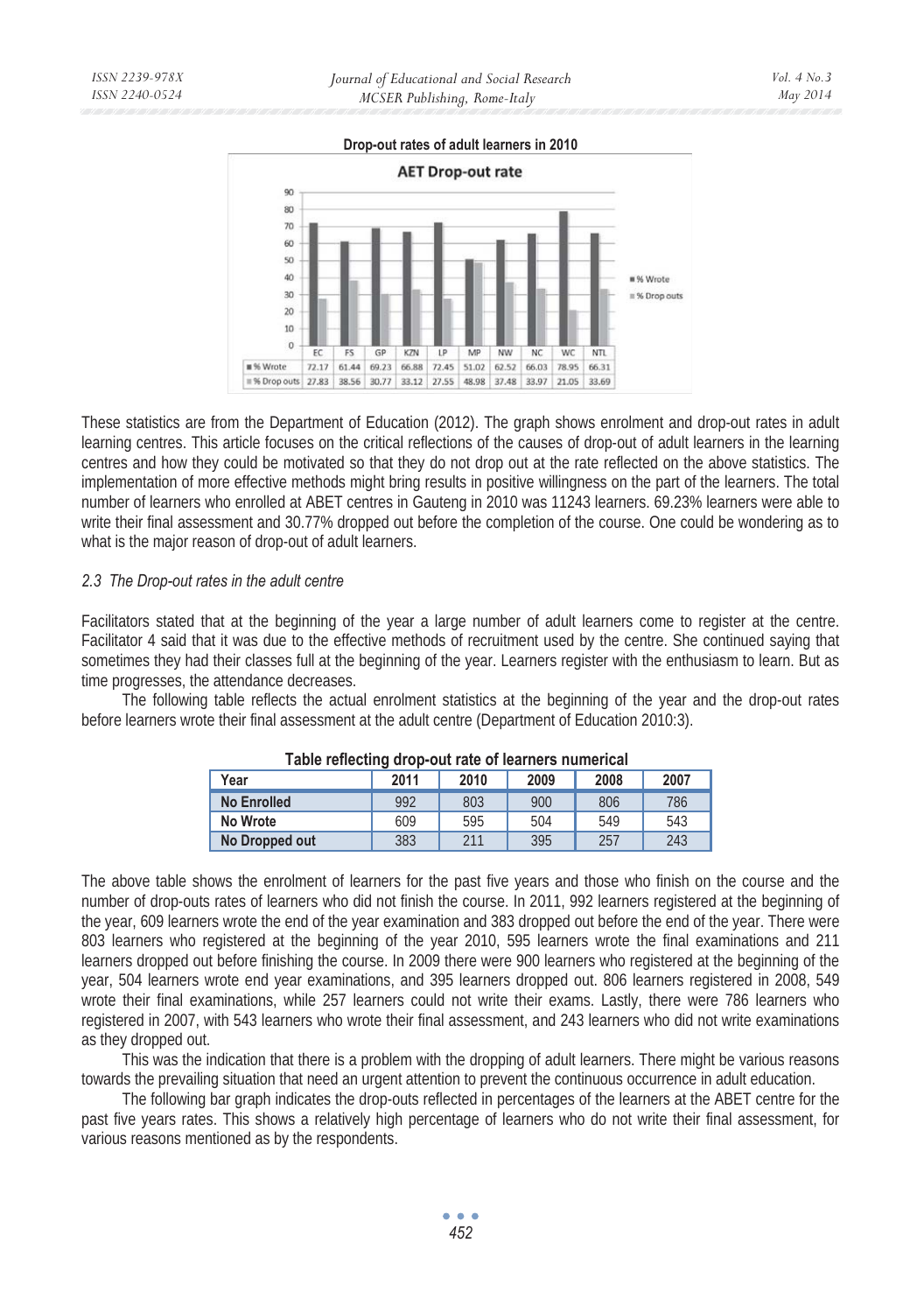#### **Learner drop-out rates at the centre on percentages**



The above table shows the drop-out rate in percentages for the past five years reflecting the percentages of learners at the beginning of each year. It further shows the number of learners who wrote the final assessment at the end of the year. Then it also reflects the drop-out rates of learners who did not write final assessment and some of them dropped early in the year for various reasons. These percentages show learners in the adult centre at Ekurhuleni which reflects correlation in it and the drop-out rates of the whole country as shown above. The pie-chat below shows the scope of literacy in South Africa in relation to the drop-out rates of learners in 2010. The National drop-out was at 33.69% of adult learners who did not write final examinations. It also reflected that 66.31 % adults wrote their final assessment in 2010.

This table above reflects that in 2011 there were 992 adult learners who enrolled, but 61% wrote final assessment, and 39% dropped-out. In 2010, 803 adult learners registered at the beginning of the year, 74% were able to write the final assessment and 26% dropped out. In 2009, 900 learners registered at the beginning of the year, 56% wrote final assessment and 44% dropped-out. In 2008, 806 learners registered, 68% wrote their final assessment and 32% dropped-out. Lastly in the year 2007, 786 learners came for registration, 69% wrote their final assessment at the end of the year, 31% dropped-out (DoE 2012).

McKay (2007) says that the illiterate group has increased in spite of policy changes and the introduction of compulsory education. This latter-mentioned group, as well as those who have not had any schooling, also reflects the number of South Africans who fall within the scope of ABET. Moreover, South Africa still has large numbers of out of school youth, which will maintain the long-term need for ABE.

The following pie chart shows only 1% of adults are presently participating in learning programmes. These learners will continue with learning and will probably never drop-out, as reflected and discussed in detail above. The enrolment of learners in the centre for adult education in Gauteng province is 69.23%. Before they write their final assessment, 30.77% of these learners drop out. Taking into consideration that they constitute only 1% of black adults, it becomes very important to find out how these learners can be better motivated and at the same time, attract those who are not yet involved in learning.



The above pie chart shows that illiteracy rates in South Africa are high and stand at about 45% of the population of over 15 years of age, which shows adults who never went to school. A further 24% are semi-literate. There are 30% of literate adults according to the pie chart. The reflection also shows that only 1% of adults are presently involved in learning. There is general consensus that internationally the drop-out problem has reached the epidemic proportions. However, this has also become a problem globally that is facing education fraternity (Patrick 2008 and Wotherspoon 2004). The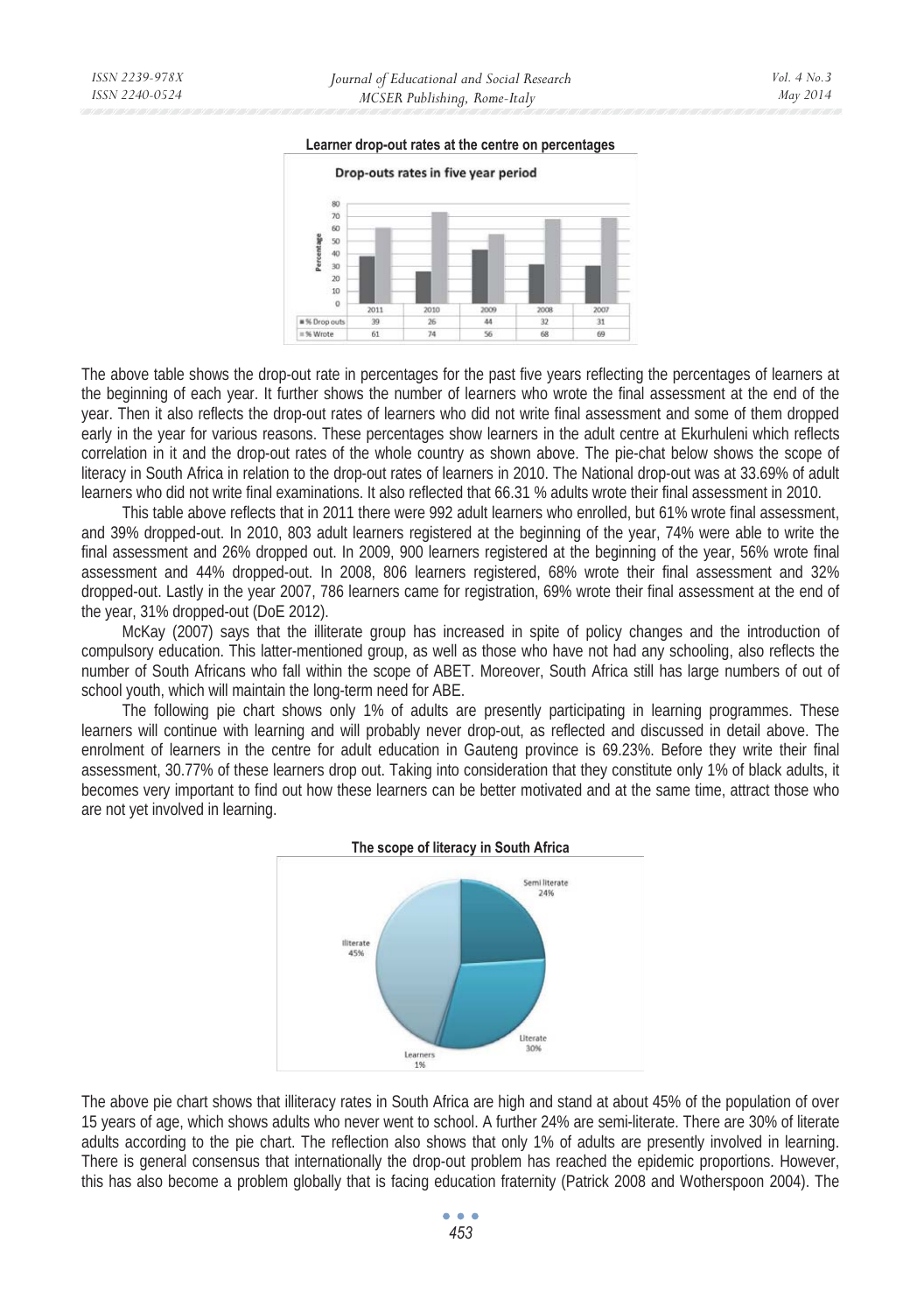above drop out figures in South Africa reflects this as a problem that affects each province and eventually affecting the entire community.

There could be a number of factors that result to this situation. Machingambi (2003) states that the lack of diversity in the curriculum provided at the centres can predispose learners into dropping out. Freire (1998) contends that adults should acquire the skills necessary to achieve the potential of their personalities. Every person has capacities that if realised, will contribute to the wellbeing of himself/herself and of the society. On the other hand Wotherspoon (2004) underlines the influence of other factors central to dropping out problems, such as, policies and practices; the nature of curriculum; available resources and quality of learning.

# *2.4 Statement of the Problem*

Dropping out of adult learners still remains one of the major problems facing the ABET centres. Learners register at the beginning of the year, but as they continue in the year, they eventually drop out before completion. The main purpose of this article was to investigate and examine the factors and the circumstances that lead to the dropping of adult learners.

# **3. Methodology**

# *3.1 Research design*

Research design for this article is advised by the nature of information needed by the researchers. White (2005) supports this idea in that the researcher's actions and choices determine the design. We needed to collected concrete data from the documents used at the centre, for example the time table and curriculum documents. The in-depth understanding of the students and facilitators' view on the causes of drop out of learners from the centre was imperative.

# *3.2 Population and sample*

Population at the centre is 01 (N=01) principal,  $09(N=09)$  HODs or supervisors, 42 (N=42) facilitators. The total numbers of teaching staff is 52 (N=52) and 992 (N=992) learners. From this population a sample of was selected. Two focus groups of thirteen learners and five facilitators were conducted.

| Variable              | <b>Adult Centre</b>                                          |
|-----------------------|--------------------------------------------------------------|
| Gender                | $02$ = males<br>$03$ = females                               |
| Qualification         | $03 = ABET$ Diploma<br>02 = ABET Diploma and ACE certificate |
| <b>Experience</b>     | 01= More than 3 years<br>$04 = 04 - 25$ years                |
| <b>Positions</b>      | 02 = Heads of the Department, Supervisors and Facilitators   |
| Date of the interview | 06 September 2012                                            |

| <b>Biographical data of sampled facilitators</b> |  |  |
|--------------------------------------------------|--|--|
|                                                  |  |  |

The above information reflects the presentation of the facilitators at the sampled centre. It shows the biographical data of the supervisors or managers together with the facilitators who participated in the interviews. There were in all 2 males and 3 females. This information contains the gender of the participants. The qualifications of the facilitators show that 3 have an ABET Diploma and 2 have an ABET Diploma and the Advanced Certificate in Education (ACE). The work experience of the facilitators in ABET shows that 1 facilitator has 1 to 3 year experience in teaching and 4 facilitators have between 4 and 25 years working experience.

The sampled facilitators (teachers) held different positions at the centre: 2 facilitators were in a management position, and 3 were facilitators. It was interesting to discover that two facilitators are furthering their studies in the field of adult education. Two are studying towards Bachelor of Education (Bed) Degree in ABET.

It was also important to present the biographical data of the learners in the adult learning centre who participated in the interviews.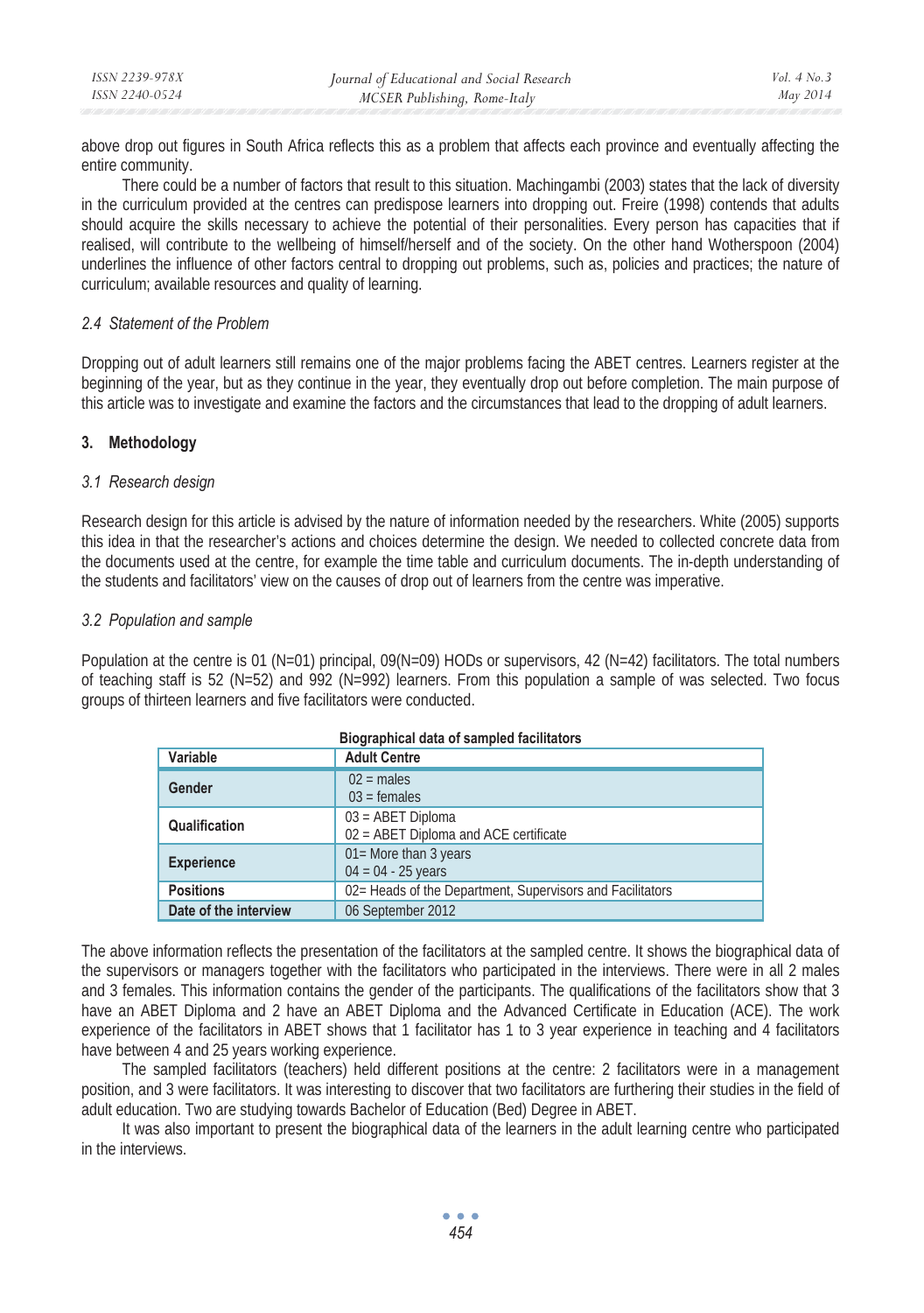| <b>Division in the Complete International Service</b> |                                                       |  |  |  |
|-------------------------------------------------------|-------------------------------------------------------|--|--|--|
| Variable                                              | <b>Adult centre</b>                                   |  |  |  |
| Gender                                                | $05 =$ males<br>$08 =$ females                        |  |  |  |
| Age                                                   | $18 - 25 = 03$<br>$26 - 40 = 04$<br>$41 - above = 06$ |  |  |  |
| <b>Levels</b>                                         | $L$ 2 = 03<br>$L$ 3 = 05<br>$L 4 = 05$                |  |  |  |
| Date                                                  | 11 September 2012                                     |  |  |  |

### **Biographical data of sampled learners**

The above biographical data was for a focus group of learners who participated in the interviews. The group was formed of both males and females. There were 5 males and 8 females respondents. It was important for the purpose of this study to get the views of both genders on what are the factors and circumstances that yield to learners dropping out at Ekurhuleni adult centre. It was essential to the study to get respondents of a variety of groups in order to collect data reflecting different views. There were 3 learners between the ages of 18-25, 4 learners between 26-40 years and 6 learners from age of 41 and above. This information shows the combination of different academic levels of learners sampled to participate. There were 3 level 2 learners, 5 level 3 learners and 5 level 4 learners, which gave a total of 13 respondents. This was done in order to interact with learners from different levels of competency, and to gain different perceptions from them.

# *3.3 Interviews procedure*

Two focus groups interviews were conducted through the use of an interview schedule in order to guide researchers on the relevant questions (De Vos 2011). Interviews were conducted at the adult centre at Ekurhuleni with an aim of investigating the factors and the circumstances leading to the dropping of learners in the centre.

Fundamental questions to the facilitators and learners were:

- 1. *Do you experience any drop out of learners before they finish the course? If yes, what do you think are the causes of dropping of learners?* From this major question probing questions followed.
- To the learners different questions were asked:
- *2. How relevant is the ABET curriculum/ syllabus to your needs as learners?*
- *3. For how long have you been attending ABET classes and do you find them interesting?*

During the informal conversational interview, questions emerging from the immediate context were asked in the natural course of setting and responses were made. These questions were asked to gather data on the relationship between the existing curriculum at the centre, the subjects that are taught and the individual needs of learners.

# **4. Results and Discussions**

The reasons for drop-outs as stated by the respondents were as follows

There are various reasons that were put forward as the major causes for the drop-out of learners in the adult centre.

- Relevance and time allocation to the subjects
- Nature of curriculum and lack of interest in subjects offered
- Unavailability of the resources and physical environment

# *4.1 Relevance and time allocation to the subjects offered at the centre*

The major question was asked to the facilitators to indicate the causes of dropping of learners before they finish the course. Learners are complaining about the time allocation for each subject. Some of the subjects that are taught were not interesting to them. Facilitators stated that at the beginning of the year a large number of adult learners come to register at the centre. Facilitator 3 said that it was due to the effective methods of recruitment used by the centre. She continued saying that sometimes they had their classes full at the beginning of the year. Learners register with the enthusiasm to learn. But as time progresses, the attendance decreases.

> $\bullet$   $\bullet$   $\bullet$ *455*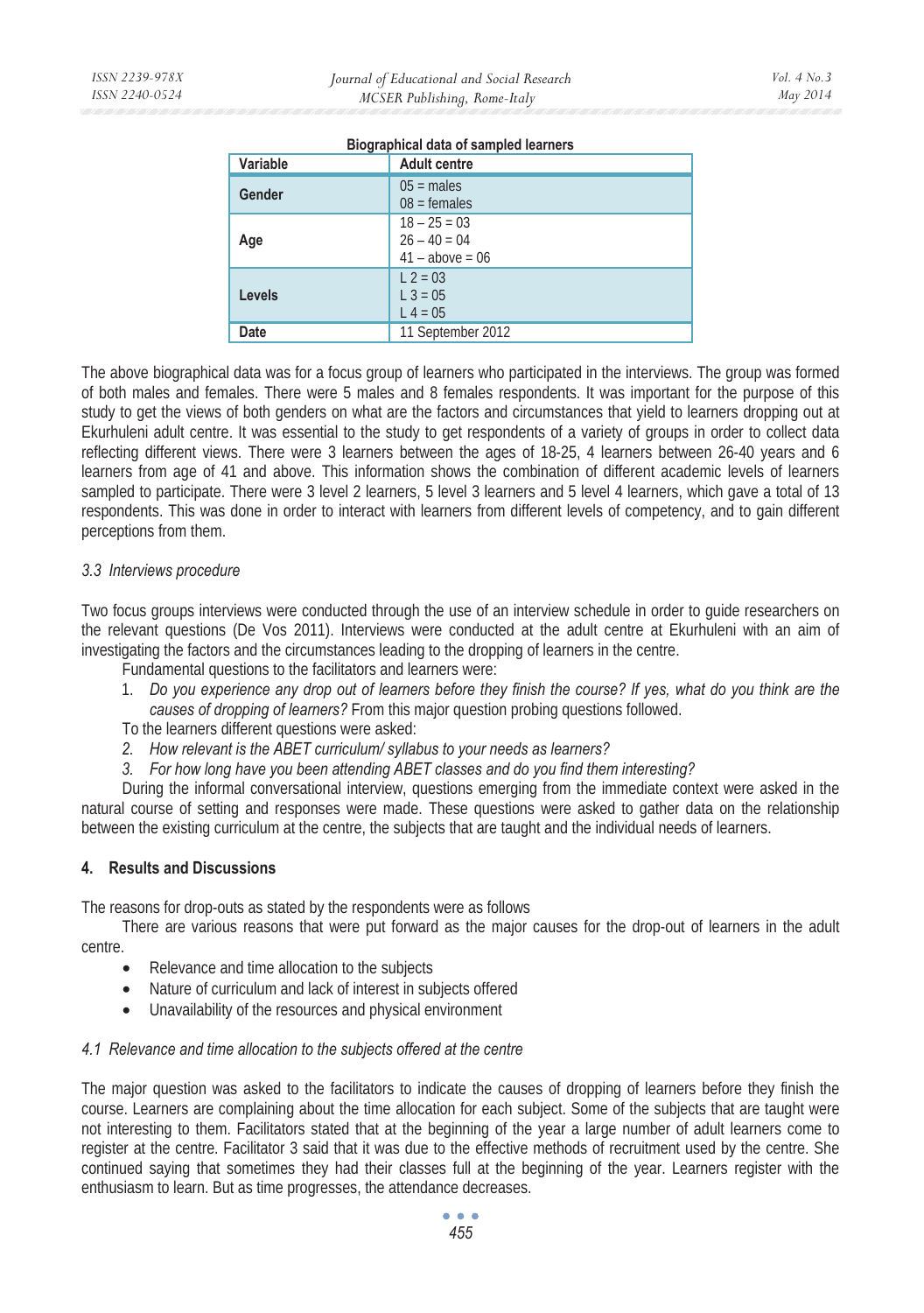| ISSN 2239-978X | Journal of Educational and Social Research | Vol. $4$ No. $3$ |
|----------------|--------------------------------------------|------------------|
| ISSN 2240-0524 | MCSER Publishing, Rome-Italy               | May 2014         |
|                |                                            |                  |

 Learning at the adult centre starts in the afternoon at 14H30 and lasts until 18H30. Level 2 learners attend for 2hours per day, four times per week. They attend numeracy on Tuesday only. When they come the following week on Tuesday for numeracy lesson again, they would have forgotten what they learnt the previous week. The time table showed that language is learnt only once a week. Even English as First Additional language is done only once a week. Learners do not get enough time to practice the language.

Learner 4 said that the adult centre starts in the afternoon because there is no accommodation for them in the morning as the school is being used by the primary school. During the day they are not engaged in anything because most of them are unemployed. They would like to start with the school in the morning. Learner 4 said that the afternoon is not suitable for them because they must cook for their families', look after their children when they come back from school, because there was a lot of crime in the area, at the same time they must be in class. Learner 2 said:

*"We attend only one subject per day, per week. When the following week comes you find that we have forgotten all what we learnt the previous week. We learn IsiZulu on Monday, numeracy on Tuesday, integrated studies on Wednesday and English on Thursday. We only attend for two hours a day. This is our biggest problem because we forget as we are adults".* 

As reflected in the above class attendance time table there was very little time allocated for each period. The facilitators were asked about the relevance of the learning areas that are offered at the centre, to the needs of the learners. Facilitator 2 responded by saying that the integrated subject was confusing to the learners. It contained clustered information. Most learners find it difficult to understand. Another problem is that all these integrated subjects do not have the necessary resource material, like the other learning areas.

It seemed as if the interests and the needs of the learners were not catered for. This was stressed by learner 5 when she said:

*"We would like to learn basic reading and writing skills and also be equipped with skills that empower us to start our own businesses. As the unemployment rate is high in our country and some of us are living in poverty, adult education should help us to get a better life. The centre should try to provide us with skills for gardening, sewing, baking, and many more so that we can form a co-op. These co-ops will help us to alleviate poverty".* 

### *4.2 Nature of the curriculum and its influence on dropping out*

It was discovered that the curriculum design provided at the centre concentrated more on philosophical contents of the curriculum and therefore tends to neglect the more practical aspect of the curriculum, which is of greater relevance to the adult learner. There was a concern that most ABET materials and teaching focused on the basic education and literacy components of ABET and have not incorporated the skills training and development aspect which should be aligned with an ABET programme. McKay et al (2007) contend that adult education should assist adult learners to develop knowledge and skills they would need for their own personal development.

Findings from this study are also consistent of Okech (2004) who found out that in Ghana some of the curriculum related factors that contribute towards drop outs are that the curriculum is not in harmony with the needs of the learners. Learners feel bored and not satisfied with the prescribed curriculum that does not fulfil their needs and expectations of the community. This idea is also supported by Paulo Freire (1998) stating that adults should acquire the skills necessary to achieve the potential of their personality. Although ABET curricular may currently be viewed in a negative light, the need exists for curricula to be redesigned so that they meet learners' needs and standards, rather than the standards set by the institution.

Respondents stated that curriculum at the centre is irrelevant to their world of work. Some of the learners were working, so they saw the curriculum not meeting their work related needs. Such learners needed to focus on communication skills and other skills that are direct to their job related competency. For those respondents who were not working stated that they need curriculum that will help them to address economic and social problems. Adults should understand their society and should be skilful in directing social change (Friere 1998).

Facilitator 1 stated that the development of primers was the responsibility of the Department of Basic Education. This is based on what the subject facilitators and curriculum developers from the Head office and the District office of the Department on Basic Education estimate as the best curriculum for adult learners.

There was no consideration of the learners needs. As these were adult learners, they possess prior knowledge, thus Recognition of Prior Learning (RPL) should be considered. Adult learners already possess knowledge and experience which require refinement which might be done through acquisition of ABET skills. This is justified by the fact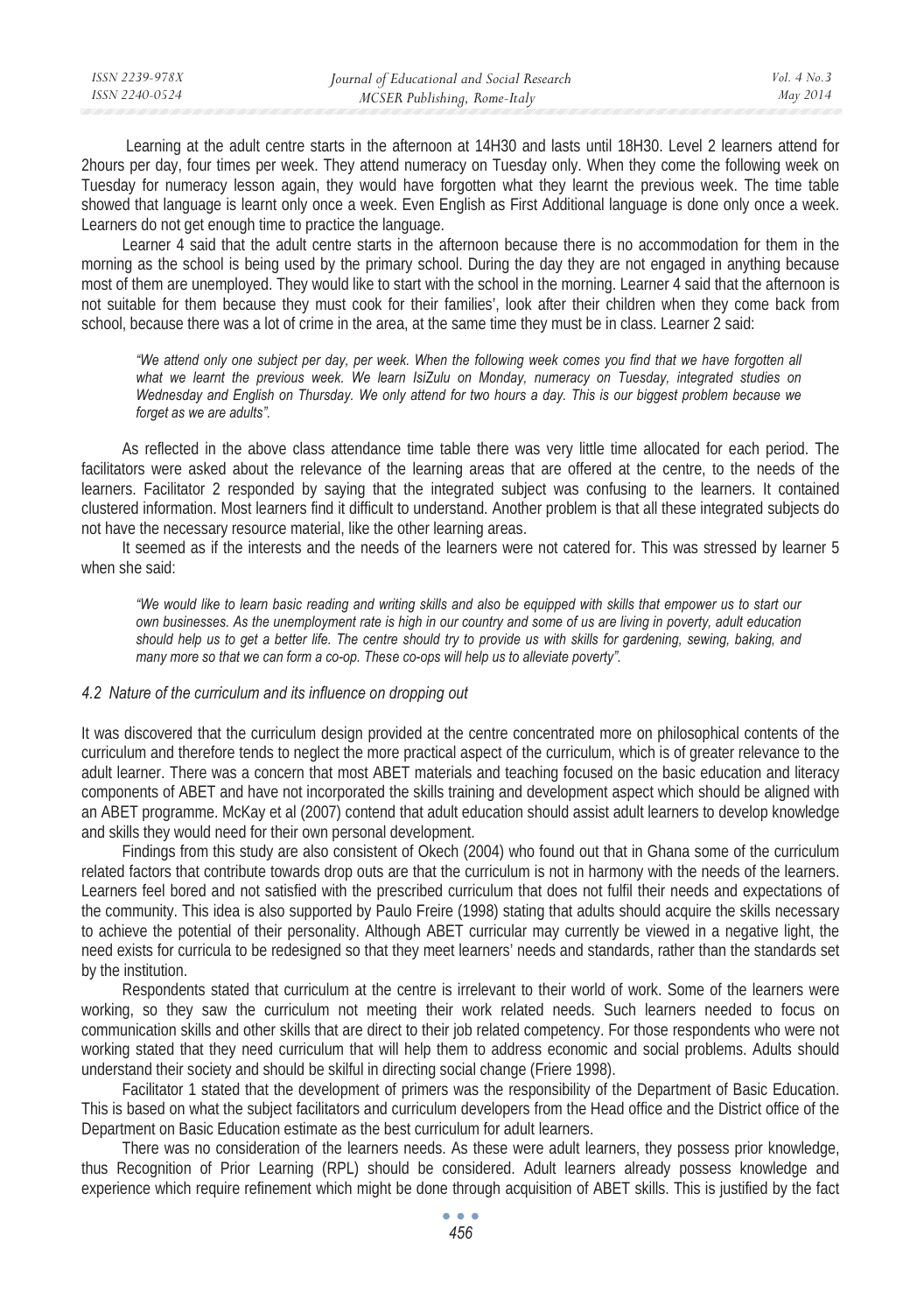| ISSN 2239-978X | Journal of Educational and Social Research | Vol $4$ No $3$ |
|----------------|--------------------------------------------|----------------|
| ISSN 2240-0524 | MCSER Publishing, Rome-Italy               | May 2014       |
|                |                                            |                |

that all level 2, 3 and 4 learners receive workbooks at the adult centre from the Department of Basic Education. The workbooks are designed according to level of understanding for that specific level. However, facilitators are not conversant with the curriculum and the ways and the approach to be used for the subjects.

When facilitators were asked about the developmental workshops conducted to prepare them to implement the new curriculum that would be understood by the learners, and be able to use the workbooks. Facilitator 2 stated that sometimes they receive two-hour training workshops. However, those workshops were not necessarily based on the understanding of the curriculum, but on new developments within the Department of Basic Education (DoE 1997b)

Respondents revealed that the subject content was confusing to them. It does not help them to achieve their intended goals. Learner 7 said,

*"I have been with this adult centre for two years now, but still I cannot read and write. I do come to school, although not always due to some commitments. I also want to know how to speak English, but I don't know it. I am trying my best to*  learn and do as I am told but I cannot read even my mother language. I think I do have a problem which must be solved *by my teachers".* 

The selection and the provision of the subject content rely on the packages that were allocated for each level. Time table that was drawn up at the centre controlled the time allocated for each subject. It has proved that the time allocated is not enough for the learners to learn effectively. The time-table that is used at the centre was as follows:

### *4.3 Unavailability of the learning resources and physical environment*

Respondents stated that at the beginning of the year they come in large numbers, but as time progresses they lose interest in going to school. When they were asked for the reasons, they said that they did not have enough time to attend classes. They gave the reason that if they do not get the skills that they were thinking they would get at school. When they were asked the reason for doing that, they said learners become so attached to their facilitators in such a way that they don't want to proceed to the next level.

During observation, data revealed that the classroom environment was not welcoming and motivating for adult learners. The classroom furniture, the chairs and tables were too low for the adults to use. Learners were complaining that they are so tiring and it causing difficulty to stand up. The educators do not have space to store their teaching material, such as books, chalk, duster, extra learning material. They must carry along all those items to home and to school the next day. There were no cupboards available for them to store their teaching material. Learners do not even have learning and teaching support material (LTSM) to enhance learning. Learners rely on workbooks only which are distributed at the beginning of the year. The whole classroom environment was not conducive for learning.

Research studies conducted in Uganda have shown that physical environmental factors are prove to be a contributing factor towards learner drop-out from the learning programme. The lack of physical facilities and equipment that teachers will use in the classroom like the charts, learner resources contribute towards drop-out rate of learners. This article also revealed that poor conditions of resources are also a contributory factor. Education facilities are linked to quality in terms of human resources and in learning centre resources. Availability of resources such as textbooks, desks, chalkboards has found to influence dropouts (Okech 2004).

### **5. Conclusion**

Most learners do not attend on regular bases. Facilitators do not have any space available to store their LTSM, and learners do not have the learning material. The fact that the curriculum does not meet the needs of the learners so they see themselves not benefiting and contributing to the economy of the country hence they drop-out. They are not learning any skills that will equip them to obtain their goals and alleviate poverty. Recognition of Prior Learning is not considered at all, although learners would have liked that their previous experiences be recognised and be used as a stepping stone towards their learning. This study has also revealed that all such factors should be considered in order to help adults not to drop out.

### **6. Recommendations**

Recommendations to this study are made on the basis of the findings and discussions conducted. The following has been made to assist adult learners stay at the centre: